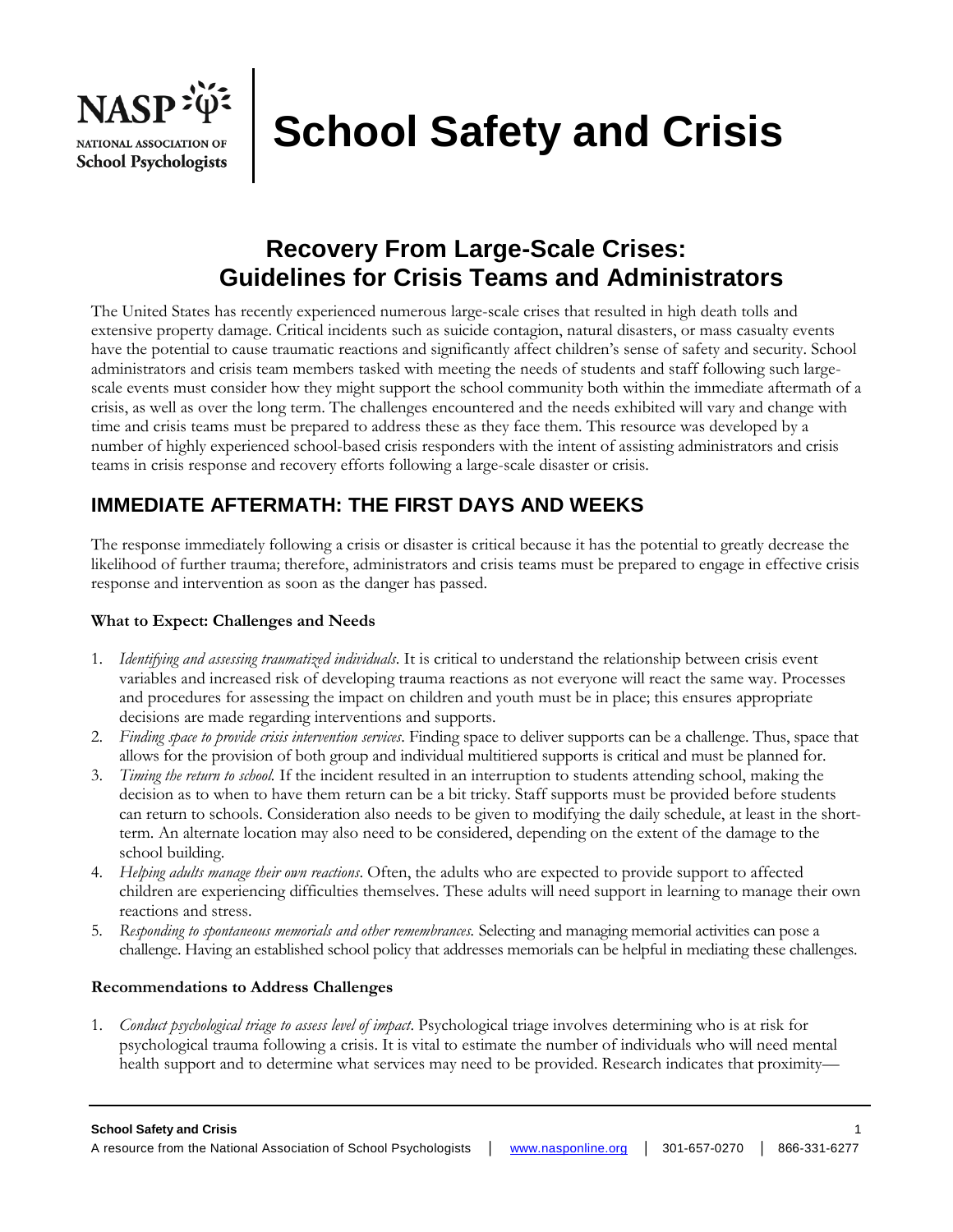both physical and emotional—is one of the greatest risk factors for more severe reactions and subsequent posttraumatic stress disorder. Consequently, immediate intervention priorities are directed to individuals who were directly exposed to the incident and those who are closest to these individuals. In addition, individuals with precrisis vulnerabilities and those who exhibit more severe crisis reactions need to be identified and supported as appropriate.

- 2. *Use an off-site location such as another school, a rec center, or a church to offer crisis intervention supports if the school is unavailable immediately following a crisis*. This site allows affected individuals to come together and be reunited with social supports prior to school resuming. Social supports aid in reaffirming physical health and safety, as well as promoting a sense of psychological safety and security. In addition, a range of crisis interventions can be provided as needed, including psychoeducational groups and group crisis intervention. Trained school mental health crisis responders must be available to provide multitiered group and individual crisis interventions, and rooms will be needed to offer these services. Attending to basic needs is also important, so having food and water available is important. Additionally, keep in mind the importance of pets to many individuals and therapy dogs have been a critical support after many large-scale crises.
- 3. *Return students to school and familiar routines as soon as possible*. Getting students back to school helps establish stability and continuity and is associated with reduced traumatic stress. It also allows staff to continue triage and monitor the needs of the school community. It is generally best to ease students back into academics, perhaps starting out with a shortened day or somewhat lighter expectations in terms of assignments and performance. If the extent of the damage prevents a return to the school building, alternative placements for all students must be determined as part of planning and preparedness.
- 4. *Provide caregiver trainings and facilitate access to employee assistance programs and outside resources*. This can include victim's assistance, community mental health supports, the Red Cross, and state disaster response and management agencies. This can go a long way in supporting parents and school personnel who have been impacted by the incident. Substitute teachers should be on-call to help cover classes, as teachers may need a break because of unanticipated crisis reactions.
- 5. *Consider a variety of memorial options*. When a spontaneous memorial occurs, designate it as a temporary site and immediately determine how long it will remain and how it will be removed. Involve staff and students in decision-making as appropriate to help determine whether a memorial activity is needed. Memorials allow people to come together to express their feelings and reduce a sense of isolation; however, they will not be needed in all situations. Consider a variety of activities such as a making a memory book; distributing memory ribbons; writing a poem, story, or song about the loss; or adding related units to the curriculum, such as teaching tolerance or conflict resolution programs. Consider a living memorial that benefits others (e.g., donations for a suicide prevention program).

# **ONE MONTH AFTER THE CRISIS**

## **What to Expect: Challenges and Needs**

Some of the same needs and challenges listed above will continue.

- 1. *Ensuring access to ongoing care for those most affected and those who have had previous incidents of trauma.* This may be needed for several weeks after an incident. Challenges often include dwindling support from outside resources and the emotional and physical impact on crisis response work has on school-based mental health professionals and crisis team members.
- 2. *Monitoring continuing trauma reactions*. Ongoing monitoring and follow-up is required in order to ensure that individuals with delayed or longer-term reactions have the support they need. The challenge relates to both decreasing outside support and the need for school-based mental health personnel to get back to their day jobs.
- 3. *Protection from subsequent trauma*. Often, the potential for trauma from a large-scale crisis or disaster does not end once the physical danger has passed. Continued exposure to property damage and devastation, media exposure, and legal proceedings can result in further psychological pain.
- 4. *Identifying and addressing continued community-based stressors (e.g., relocation challenges, legal or financial challenges).* This can be difficult in the face of tackling more immediate needs.

#### **School Safety and Crisis** 2

A resource from the National Association of School Psychologists │ [www.nasponline.org](http://www.nasponline.org/) │ 301-657-0270 │ 866-331-6277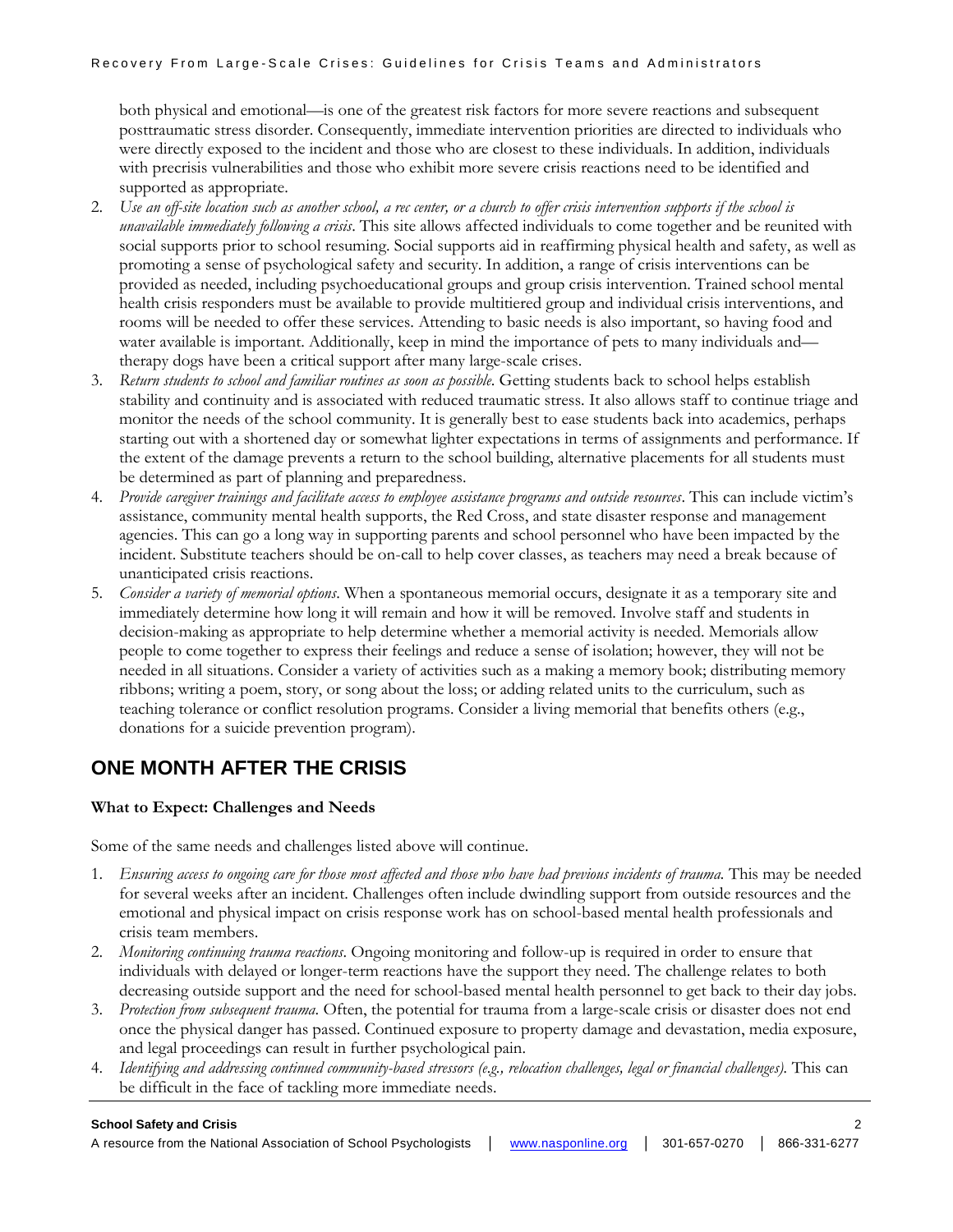#### Recovery From Large-Scale Crises: Guidelines for Crisis Teams and Administrators

- 5. *Maintaining connections to community based mental health, health, and other service providers*. As time passes, it becomes more difficult to maintain communications and relationships with outside providers and resources. These connections are critical to ensuring that ongoing crisis-related needs are met for those most affected by the crisis.
- 6. *Addressing the needs of students who are now ready and able to process the event*. With time, the adaptive initial responses of shock and denial begin to dissipate, and some students will want to discuss and process their experience a month or so after the event. This often comes as a surprise to school personnel who may not be equipped to address this.

## **Recommendations to Address Challenges**

The above suggestions continue to be relevant for those ongoing challenges and needs. Also, acknowledge that some additional time may be needed to reclaim some sense of normalcy.

- 1. *Have memorandums of understanding (MOUs)* with agencies that can provide support personnel to help provide continuous services. For example, an MOU with a community mental health center to allow for the provision of mental health services in the school setting that school-based mental health professionals are unable to provide because of job responsibilities (such as IEPs). In addition, it is helpful to try to distribute crisis responders over time so that some are kept in reserve for the hard work down the road.
- 2. Use an easily accessible electronic tracking form and train classroom teachers to assist in monitoring trauma reactions and the need for mental health services. Logging information for individual students who were affected and required crisis intervention allows for easy tracking and follow-up. In addition, ensuring that teachers know what to look for and how to refer students they are concerned about can aid in continued monitoring of trauma reactions.
- 3. *Prepare and educate students and parents for potential continued trauma,* as this can help mitigate some of the secondary wounds. This should include information regarding the dangers of exposure via the media and social media. Also, facilitate activities that build community and reinforce the notion that "we are in this together." Plan for and imbed mental wellness and stress-reducing activities in school programming. Ensure complications of disrupted schedules are addressed when planning future activities and engage student leaders in developing activities that will promote normal routines, when possible.
- 4. *Coordinate with FEMA, local and state Offices of Victim Assistance*. Red Cross rescue centers/shelters, pet shelters, and other community groups can facilitate recovery and healing from continued stressors. The school should publicize local support services such as housing, health, mental wellness, financial, and legal. Also, open schools as soon as possible since schools are places most people feel comfortable in times of crisis.
- 5. *Designate a lead mental health person, preferably a school-employed mental health professional*, who will use the circle of vulnerability to follow up with the approximately 20% most affected. Having this built into the lead's role will help to ensure students and staff are connected to needed outside, longer-term support.
- 6. *Continue to provide both individual and group crisis interventions* and opportunities for students to process and share their experiences in an appropriate and supportive context. School-employed mental health professionals (e.g., school psychologists, counselors, and social workers) should always take the lead in providing these interventions as they are familiar with the school community; however, enlisting carefully screened outside mental health professionals to assist with any ongoing needs is crucial if school resources are exceeded.

# **SIX MONTHS POSTDISASTER**

## **What to Expect: Challenges and Needs**

Continuation of some of the same needs and challenges listed above. Providing ongoing triage, support, and monitoring for those affected can be challenging for exhausted crisis teams and/or administrators.

- 1. *Adjustment to transitions*. Some students or teachers may change schools, and some families may relocate within this time frame. This results in many unknowns and stressors for students and primary caregivers.
- 2. *Potential legal proceedings or challenges*. Incident-related lawsuits and criminal charges can be divisive and stressful and can delay recovery.
- 3. *Preparations for key milestone times*. Events such as graduation, birthdays of victims, the start of school, and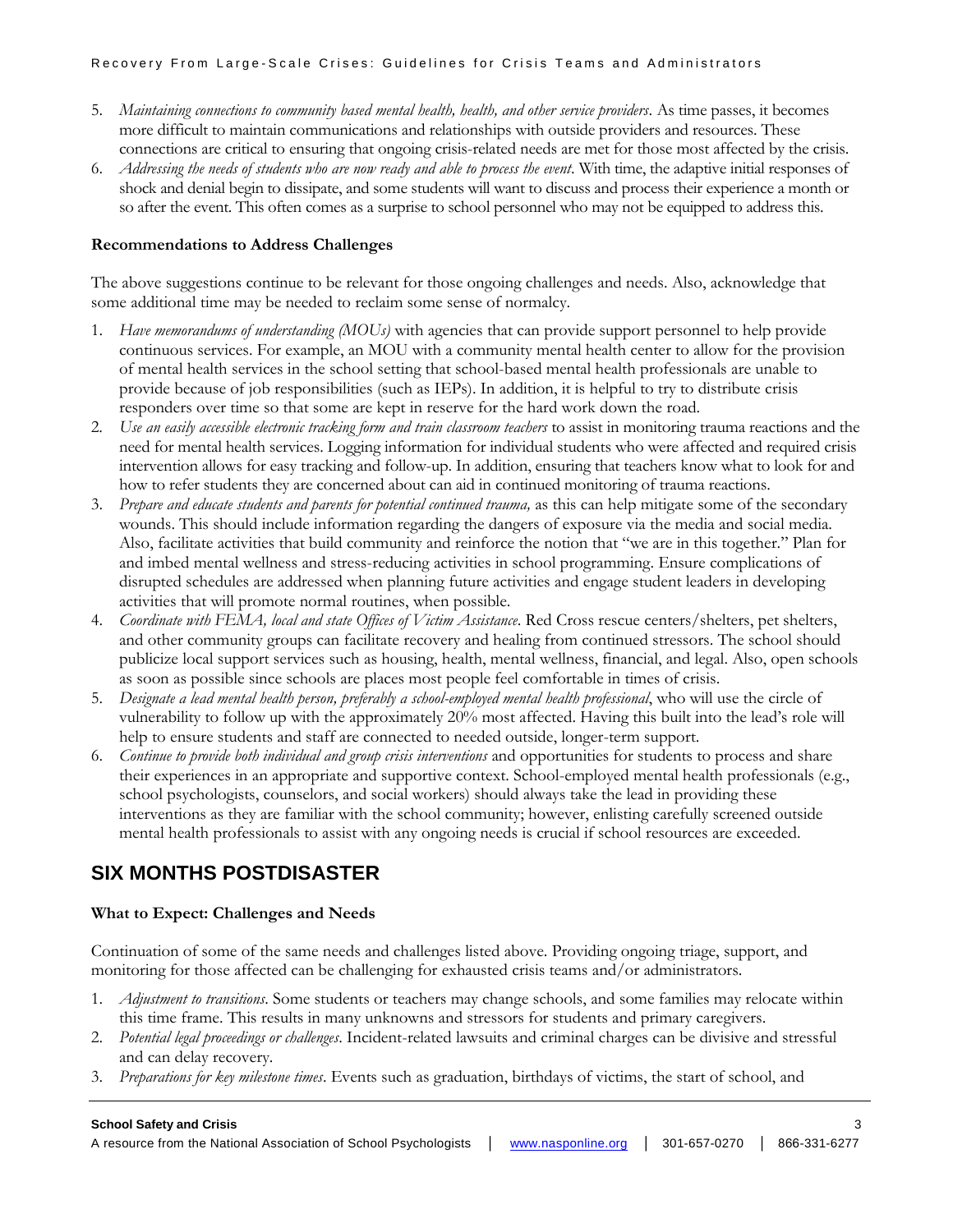#### Recovery From Large-Scale Crises: Guidelines for Crisis Teams and Administrators

anniversaries associated with the incident can reopen wounds.

4. *Evaluation of where the school and community are within a recovery process*. Ongoing triage and data collection is required to make decisions regarding the need for ongoing support—including the need for additional responders and school-based caregivers.

## **Recommendations to Address Challenges**

The above suggestions continue to be relevant for those ongoing challenges and needs. Ideally, have school mental health professionals trained to deliver crisis interventions before the crisis. Use trauma-informed programs and curricula such as Cognitive Behavioral Intervention for Trauma in Schools (CBITS) for groups and Trauma-Focused Cognitive Behavioral Therapy (TF-CBT) for individual kids. Trained therapy dogs can also be helpful in promoting recovery. Particular attention also must be paid to care for caregivers: Support must be provided for responders, administrators, and schoolbased mental health personnel. Care for the caregiver plans for staff experiencing difficulties should be implemented, and referrals to employee assistance programs (EAP) should be made as appropriate.

- 1. *Provide families with psychoeducation and information about community resources and strategies for self-care.* It is important that these resources are provided in print and posted to a website so caregivers can refer to them when needed. Communicate with neighboring schools regarding supports needed for transferring students.
- 2. *Seek ongoing advice from expert counsel* and coordinate support and recovery efforts with community partner agencies. Examine existing policies and update as appropriate.
- 3. *Provide psychoeducation regarding potential trigger events and anniversary reactions* and make mental health services available. Share information with the school community regarding how to access these supports.
- 4. *Keep a postevent timeline* to help evaluate where people are within the process of recovery. Maintain accurate and detailed records, especially if the incident occurred on school property, and monitor media coverage. Administration and school mental health professionals need to be continually assessing and coordinating with community agencies and treatment providers. If outside expertise is needed, ensure the individuals have prior experience working in (not just with) schools and in responding to school crises. While an outside expert can provide important insight, they should never replace the expertise and knowledge of the school professionals who know their community the best.

# **ONE YEAR POSTDISASTER**

As with earlier recommendations, responders must continue to be flexible and adjust to the unique needs of any school crisis or disaster. There are a number of factors that will impact the type of services that need to be provided one or more years after the crisis, including: overall impact of the crisis in terms of numbers of students, staff, and families affected; the degree to which the crisis impacted the community; ongoing legal proceedings; key milestone events; the availability and the accessibility of outside resources.

# **What to Expect: Challenges and Needs**

- 1. *Continuation of some of the same mental health needs and challenges listed above.* Because staff and students recover in their own timeline, providing ongoing triage and support continues to be important. This can be challenging for school staff and administrators due to fatigue.
- 2. *Potential legal proceedings or challenges.* Incident-related lawsuits and criminal charges can be divisive and stressful and can delay recovery. Media coverage may cause victim retraumatization.
- 3. *Addressing key milestones, especially the one-year anniversary*. Media presence will likely be intensive, particularly if the event was high profile. Finding an appropriate level of response may be challenging. Depending on the timing of the crisis, the one-year mark may coincide with the beginning of a new school year and may result in anxiety for returning students.
- 4. *Evaluation of where the school and community are within a recovery process*. Ongoing triage and data collection are required to make decisions regarding the need for continued support—including the need for in-school services versus outside referrals.

#### **School Safety and Crisis** 4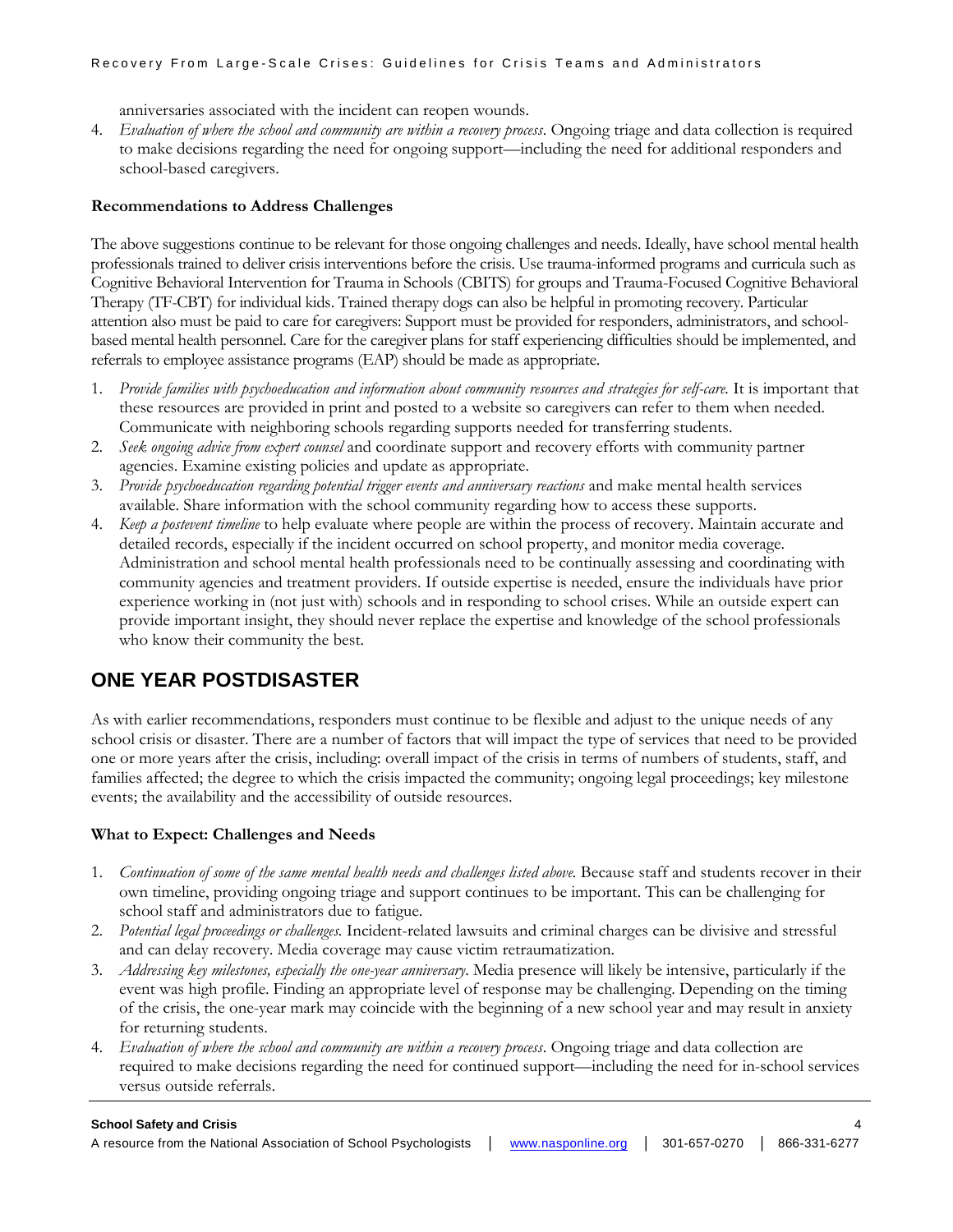## **Recommendations to Address Challenges**

The above suggestions continue to be relevant for those ongoing challenges and needs. Having a lead school-based mental health person oversee follow-up activities is critical for success. At this point, the most highly impacted students may need access to trauma-informed community mental health services, if they are available. However, some services may continue to be provided at the school (e.g., CBITS, TF-CBT). Care for the caregiver plans and referrals to EAPs should also continue to be made as appropriate.

- 1. *Seek ongoing advice from expert counsel and coordinate support and recovery efforts with community partner agencies*. Victims' advocates and others can assist in planning support for district staff and students who are potential trial witnesses. Students can be given lessons to help them understand the court and trial system. The media will be present and can be formidable.
- 2. *The anniversary effect can cause intense feelings and reactions in children and adults, particularly those who suffered a personal loss from or exposure to the tragedy*. How schools choose to mark the events can shape the anniversary experience. Expect to address a broad range of reactions, the intensity and nature of which will vary depending on an individual's personal history and relationship to events. In most cases, symptoms will subside with adult reassurance and support. School staff and students should work together to develop an anniversary plan that meets the needs of the school and community and that addresses: handling media; communication with students, staff, and parents; coordination with community resources; refreshers on school safety plans; and a referral system for students demonstrating symptoms. Use this opportunity to focus on the survivors and the positives that have occurred since the event.
- 3. *Continue to keep a postevent timeline through the second school year to help evaluate where people are within the process of recovery*. Triage is a dynamic process, thus it continues throughout the response and recovery processes. Administration needs to be continually assessing and coordinating with school mental health professionals and community agencies and treatment providers. Continue to maintain accurate and detailed records and monitor media coverage and provide care for caregivers.

# **BEYOND ONE YEAR POSTDISASTER**

## **What to Expect: Challenges and Needs**

- 1. *Continuation of some of the same needs and challenges listed above*. Depending on the size and impact of the disaster on the school and community, some of the same needs and challenges listed above will continue. Providing ongoing triage, support, and monitoring for those affected can be challenging.
- 2. *Potential legal proceedings or challenges*. Incident-related lawsuits and criminal charges may continue long after the event and can be divisive and stressful, delaying recovery.
- 3. *Anticipation of key milestone times*. Events such as the 5 and 10-year anniversaries may garner attention, primarily from the media, and can rekindle trauma reactions. It can be challenging to determine how to respond to these anniversaries, particularly when there is pressure from the community to do so.
- 4. *Evaluation of where the school and community are within a recovery process*. It isn't over when it's over. A school community that has faced a large-scale trauma will continue to experience the effects for many years. Mental health supports can help individuals integrate the experience so they can move forward.

## **Recommendations to Address Challenges**

The above suggestions continue to be relevant for ongoing challenges and needs. These include trauma informed programs (e.g., CBITS, TF-CBT), care for the caregiver plans, and referrals to EAPs as appropriate.

- 1. *Seek ongoing advice from expert counsel* and coordinate support and recovery efforts with community partner agencies.
- 2. *Focus on the positive and how victims have recovered*. Determine whether a memorial activity is needed. While memorials allow people to come together to express their feelings and reduce a sense of isolation and vulnerability, providing a memorial activity for students who do not need it can increase anxiety. If a whole-